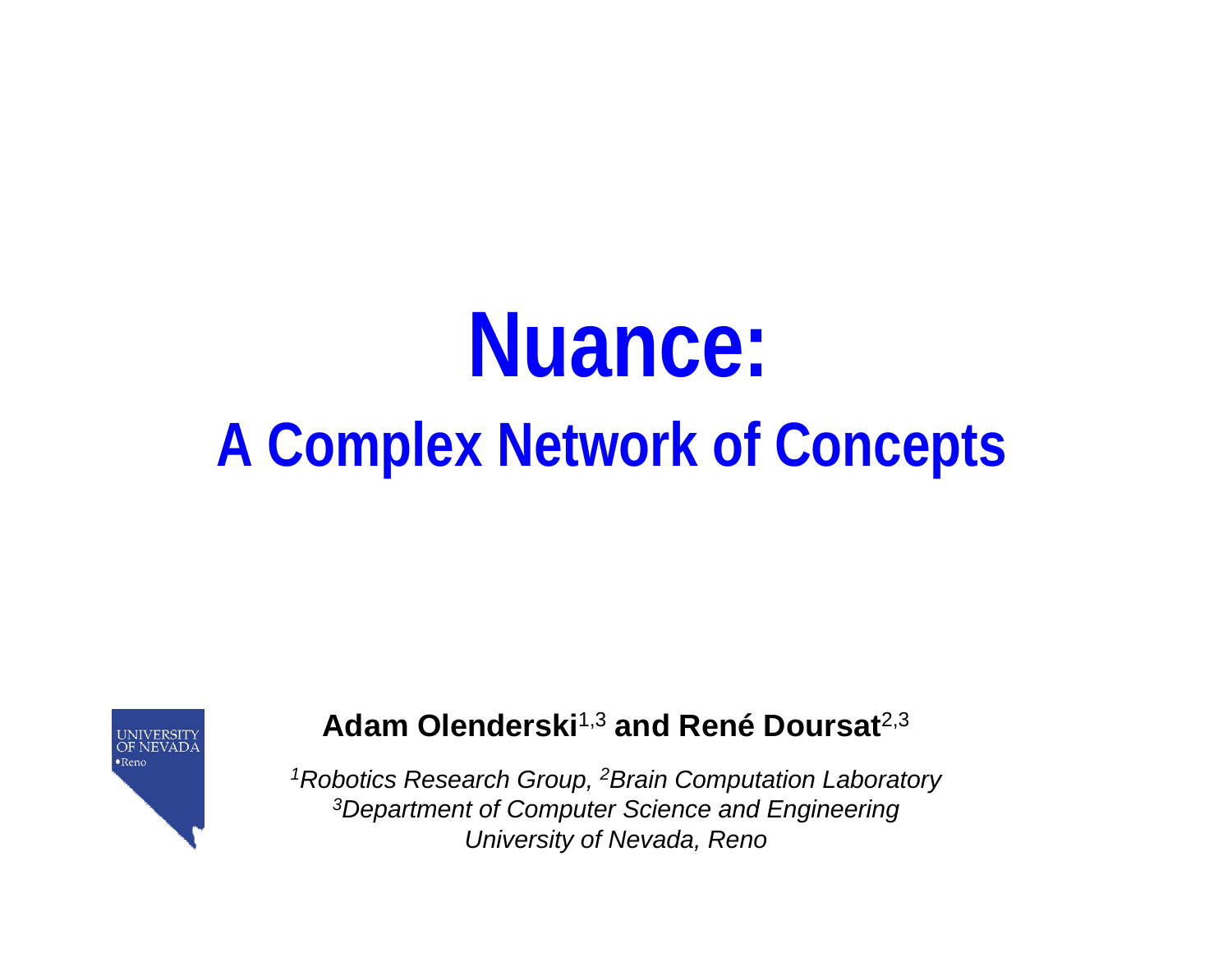- **1. Introduction**
- **2. Prototype Model**
- **3. Preliminary Results**
- **4. Discussion**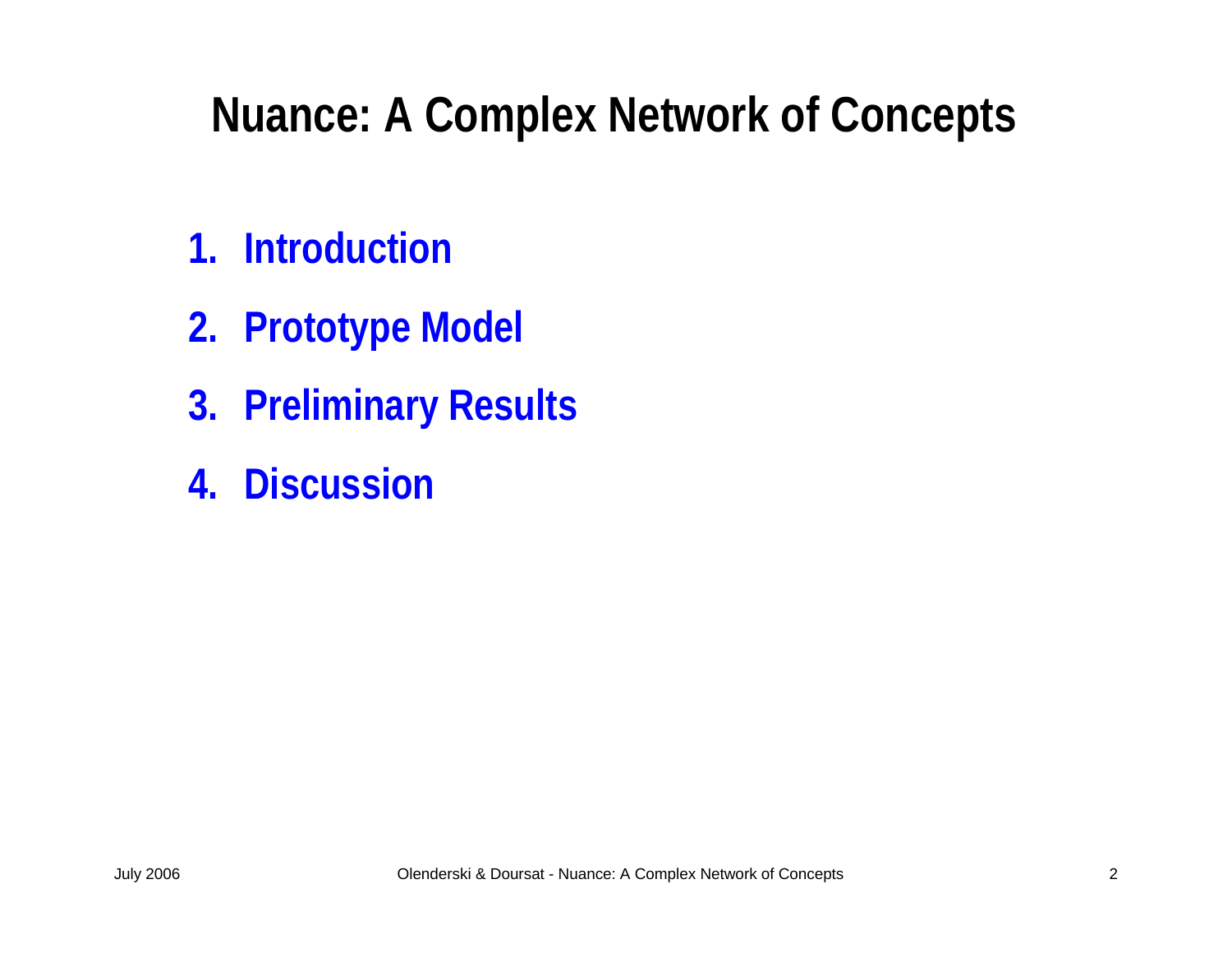### **1. Introduction**

- ¾**Motivation: From Symbols to Meaning**
- $\blacktriangleright$ **Denotation and Connotation**
- ¾**A Linguistic Model of Cognition**
- **2. Prototype Model**
- **3. Preliminary Results**
- **4. Discussion**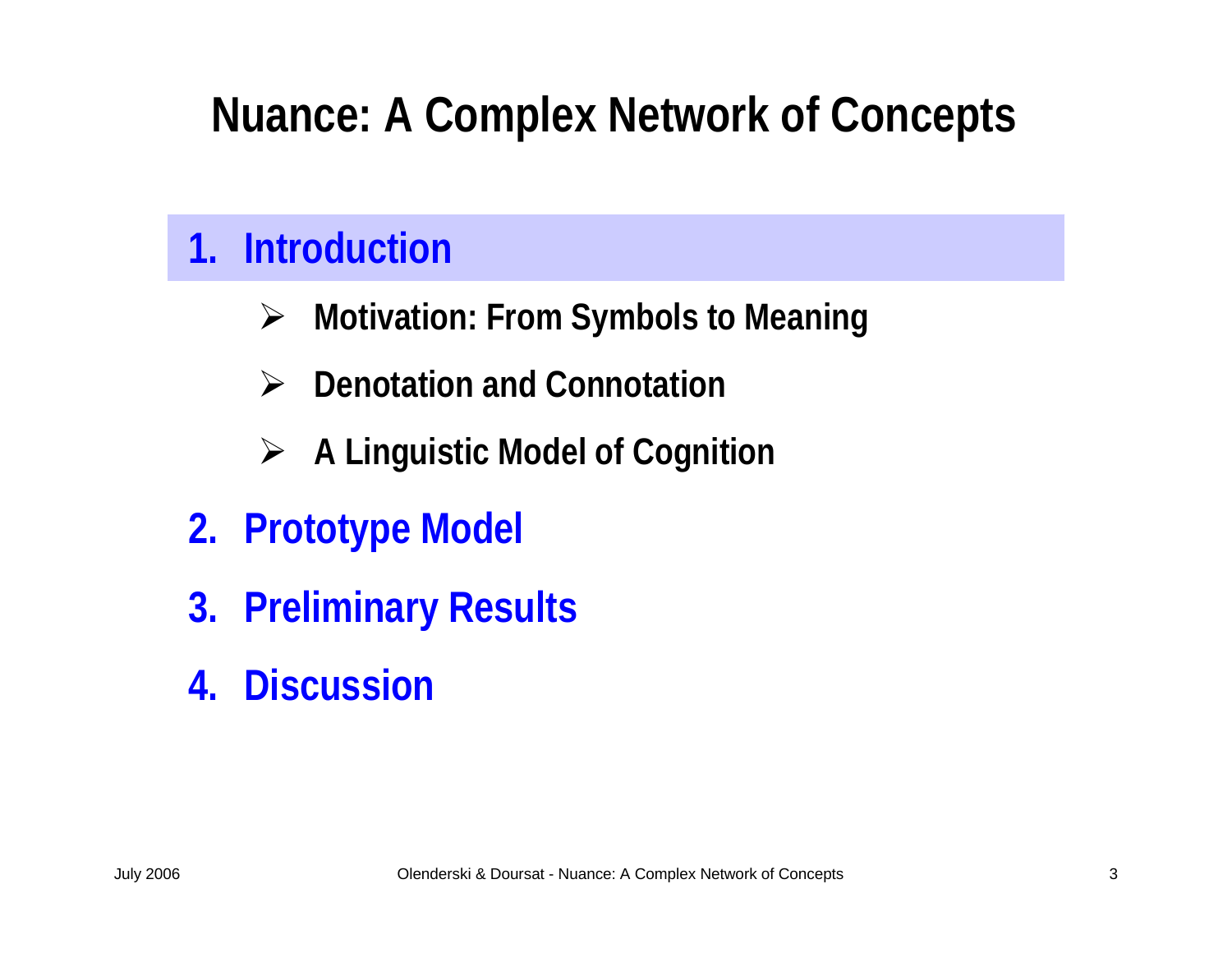## **1. Introduction**

### ¾ **Motivation: From Symbols to Meaning**

- $\sqrt{ }$  unraveling how language correlates with the mind's conceptual organization is a core challenge of cognitive science and AI
	- ٠ natural language processing/translation
	- ٠ human-computer interaction
	- ٠ text information retrieval
	- ٠ conceptual Web search
- $\checkmark$  common-knowledge associations, e.g., between 'throw' and 'ball', are not found in dictionaries
- $\checkmark$  yet, they reveal our fundamental cognitive frames of reference (a.k.a. semantic fields, stereotypes, scenarios, etc.)
- → *how can we capture, model and use these frames?*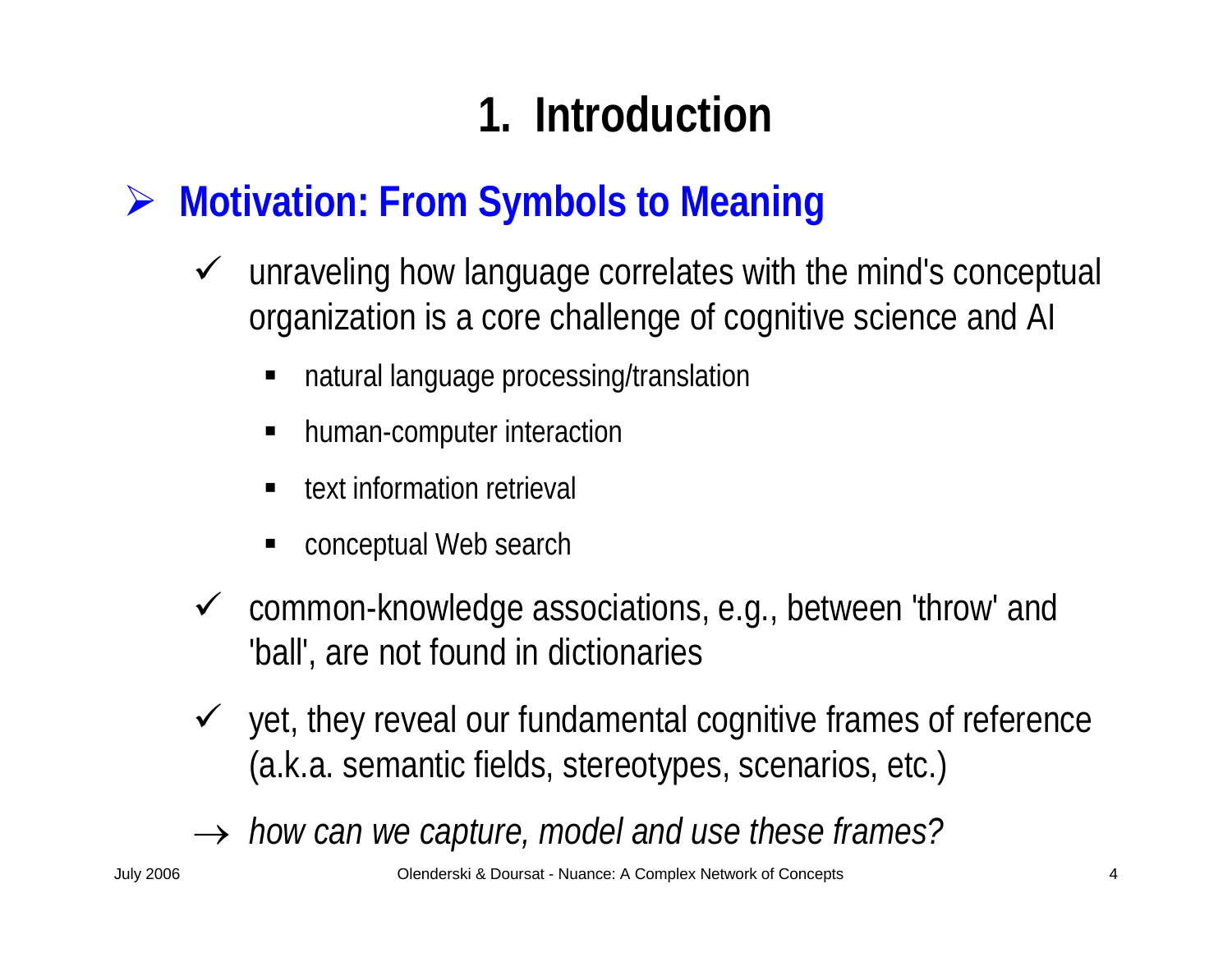## **1. Introduction**

#### ¾**Denotation and Connotation**

#### (1) It was a dark and storm y night

- $\checkmark$  what does this sentence *mean*? (denotation)
	- ٠ dark = little light
	- ٠ stormy = rain, lightning, thunder
	- $night = no sun$
- $\checkmark$  what other meaning does this sentence convey? (connotation)
	- ٠ fear, apprehension, suspense
	- $\blacksquare$ violence, tumult
- $\checkmark$  where does this extra meaning come from?
	- cognitive frames of reference, themselves created by:
	- ٠ real-world, nonlinguistic experience (perception and action)
	- ٠ linguistic experience (written and oral)

July 2006 Olenderski & Doursat - Nuance: A Complex Network of Concepts 5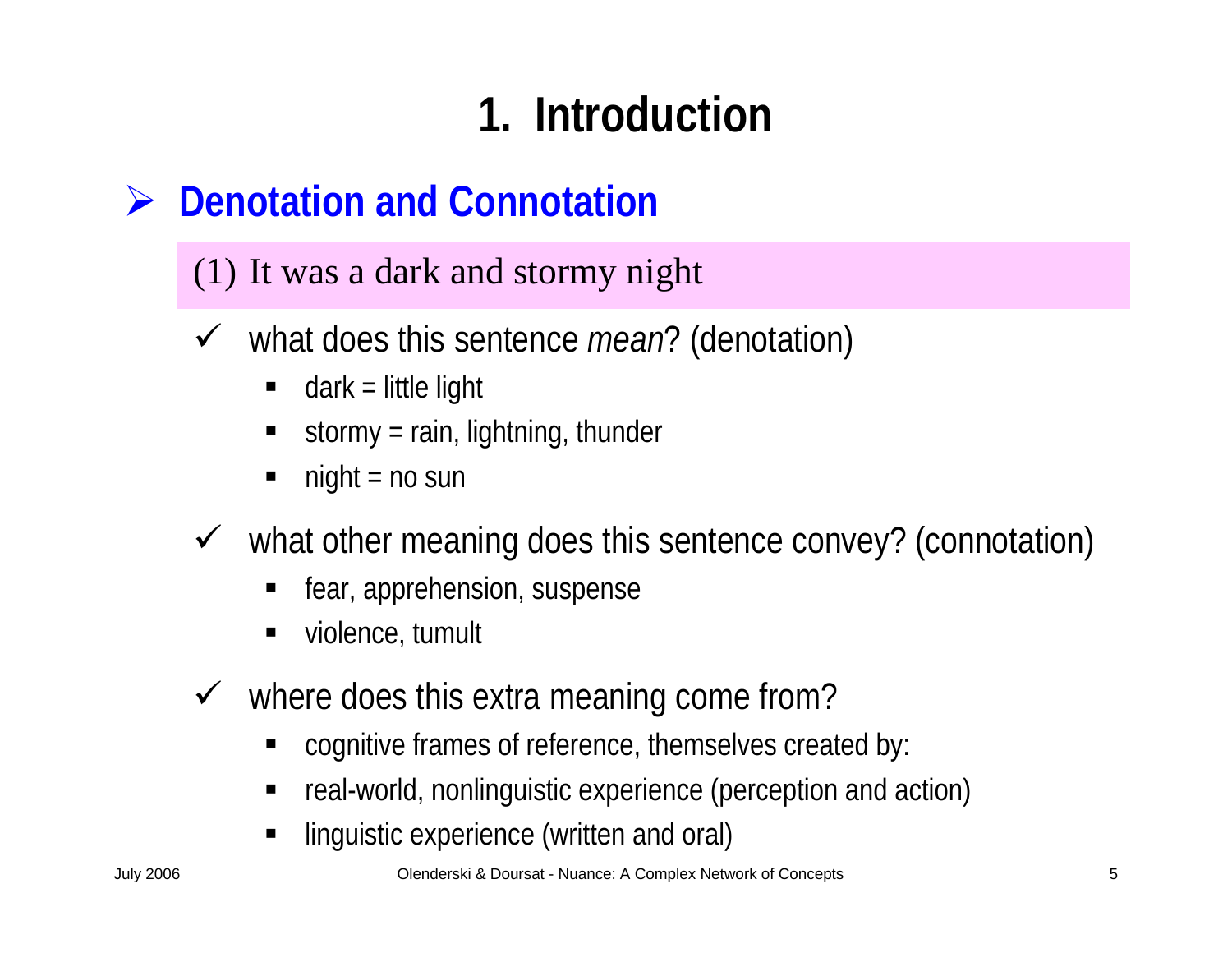## **1. Introduction**

#### ¾**A Linguistic Model of Cognition**

- $\checkmark$ how can we simulate frames of reference?
- $\checkmark$  one way is cognitive linguistic, linking language with perception
	- **nonlinguistic, iconic representations: visual scenes, etc.**
- $\sqrt{ }$  another way would be trying to infer frames of reference from purely **linguistic usage**
	- statistical co-occurrence of words in fully formed written text and spoken language: how often/strongly words are related
	- the whole written record of human experience is now almost entirely accessible via Internet

→*opens the way to automated statistical parsing on a big scale*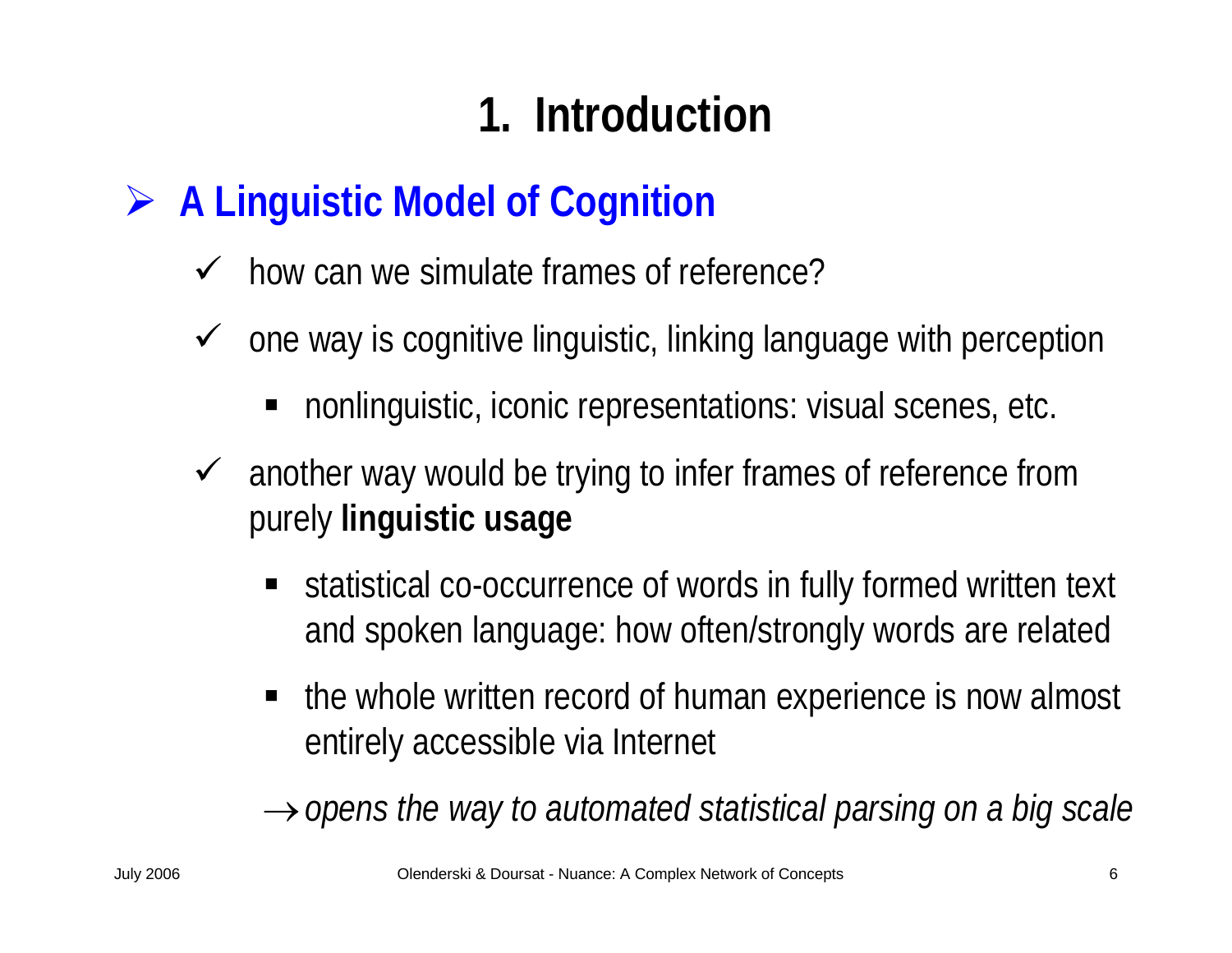### **1. Introduction**

#### **2.Prototype Model**

- ¾**From Text Corpora to Word Clusters to Concepts**
- ¾**A Network-Database of Cluster-Concepts**
- ¾**Creating the Network: Nodes and Links**
- ¾**Querying the Network**
- **3. Preliminary Results**
- **4. Discussion**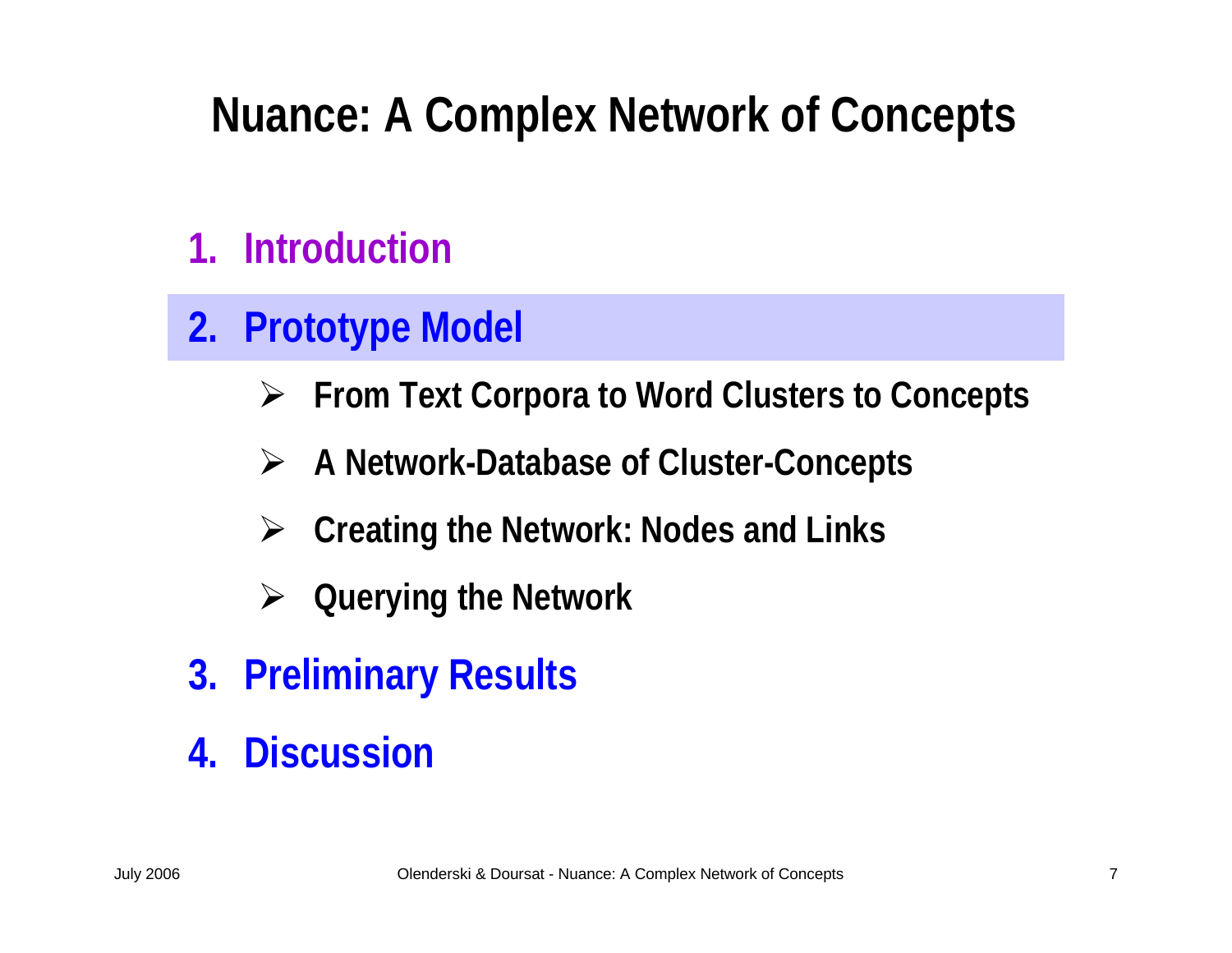### ¾ **From Word Clusters to Concepts**

- $\checkmark$  the model is based on the premise that **concepts** are best captured by **word clusters** instead of single words
- $\checkmark$  a single word can belong to the intersection of several clusters representing different concepts
	- homonyms
		- − game: chess, play, cards, tv, snacks, …
		- − game: hunt, animal, wild, rifle, …
	- **different usages** 
		- − game: chess, play, cards, tv, snacks, …
		- − game: joke, psy chology, scheme, social, …
	- $\blacksquare$  nuances
		- − game: chess, play, cards, tv, snacks, …
		- − game: competition, baseball, sports, tv, snacks, …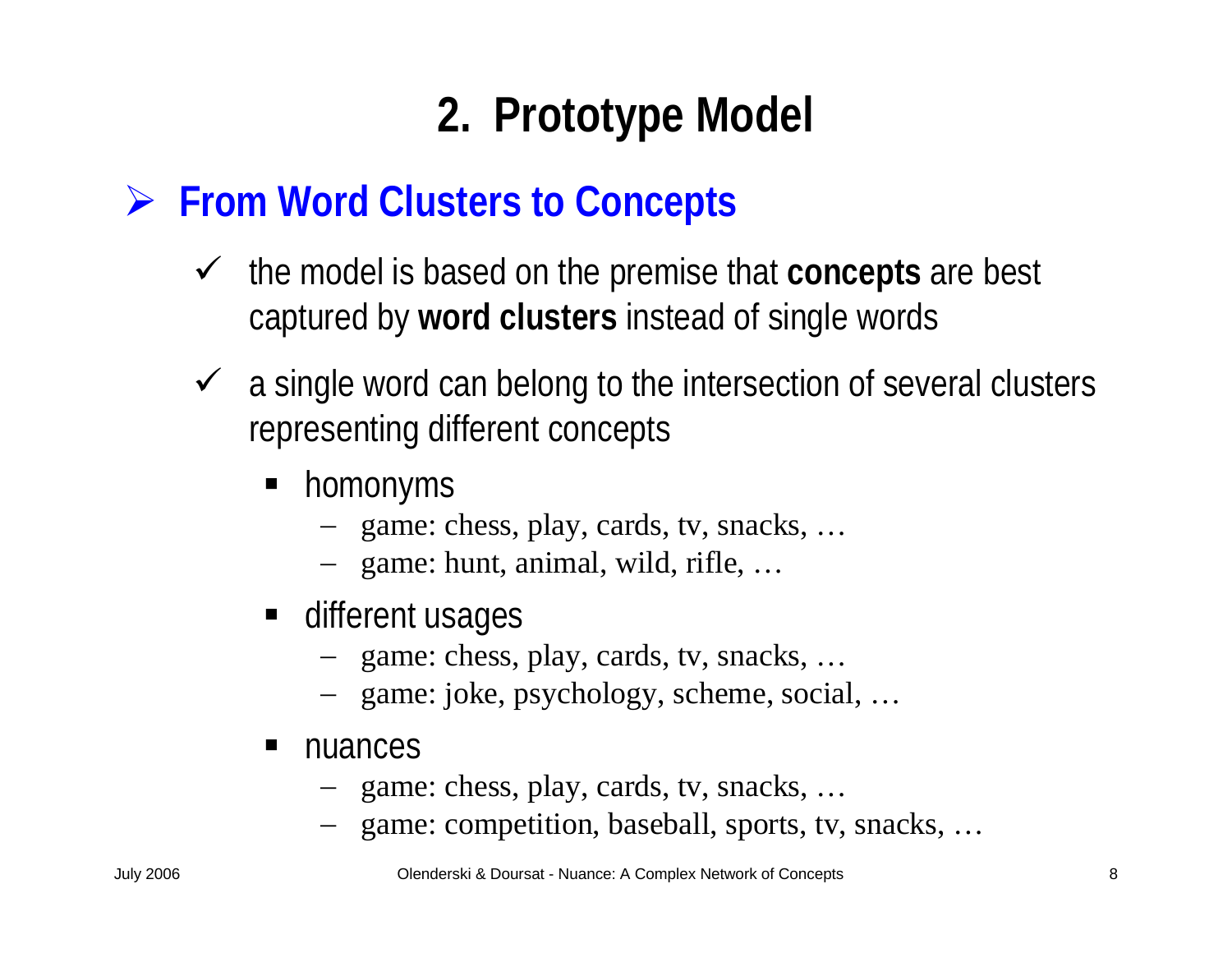### ¾ **From Text Corpora to Word Clusters**

(a) For your safety, no knife, gun, or other weapon is allowed

(b) A knife can slice through butter



July 2006 Olenderski & Doursat - Nuance: A Complex Network of Concepts 9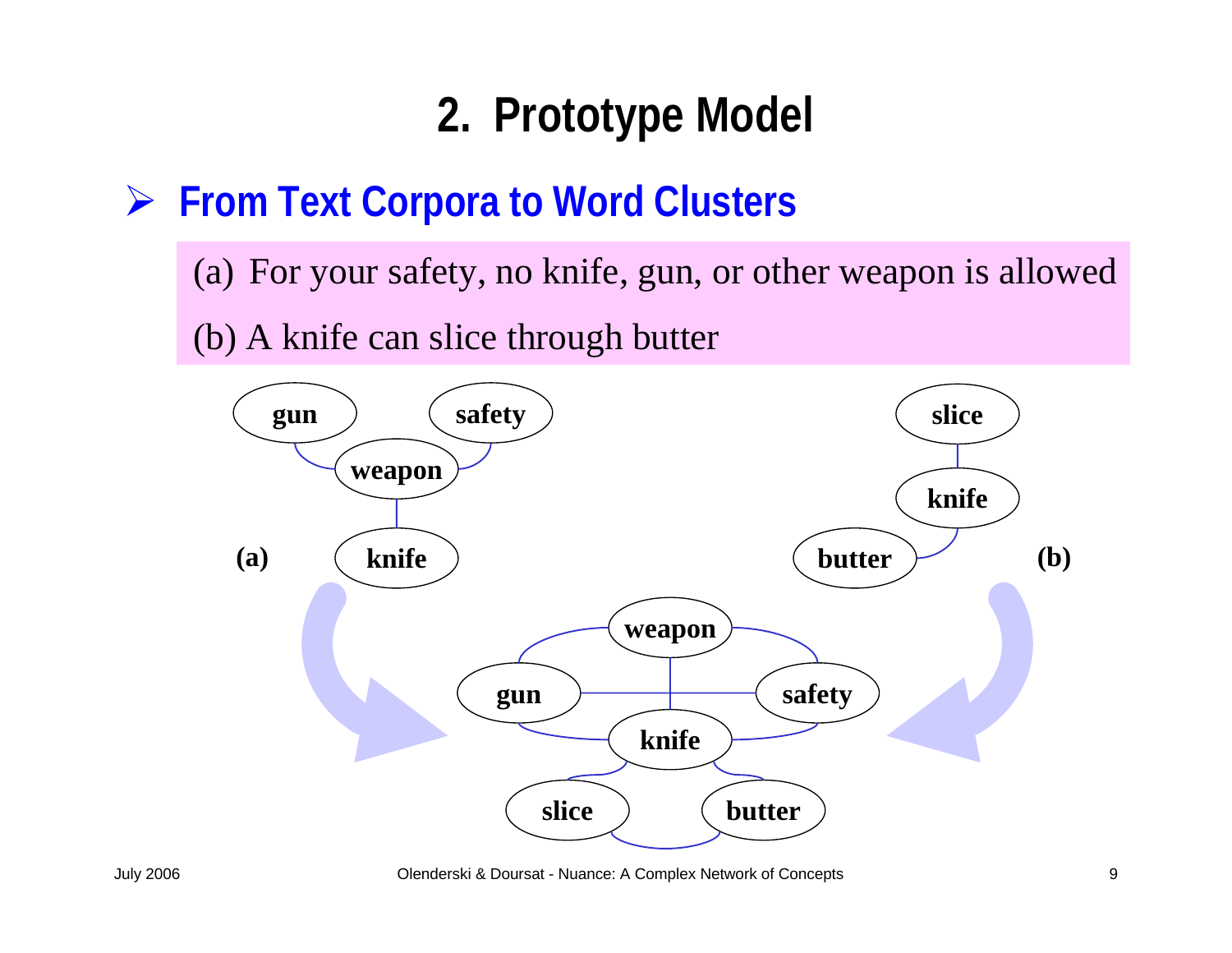### ¾ **A Network-Database of Cluster-Concepts**

- $\checkmark$  we exploit the combinatorial power of networks to express semantic and cognitive concepts as supra-word entities
- $\checkmark$  we propose an algorithm to create a network-database of such word clusters by scanning and merging text corpora
- $\sqrt{ }$  then, the network-database can be queried to retrieve clusterconcepts by selectively activating some of their nodes
- $\sqrt{ }$  there is no predefined list of cluster-concepts: new word combinations might emerge from the connectivity of the network, depending on the input query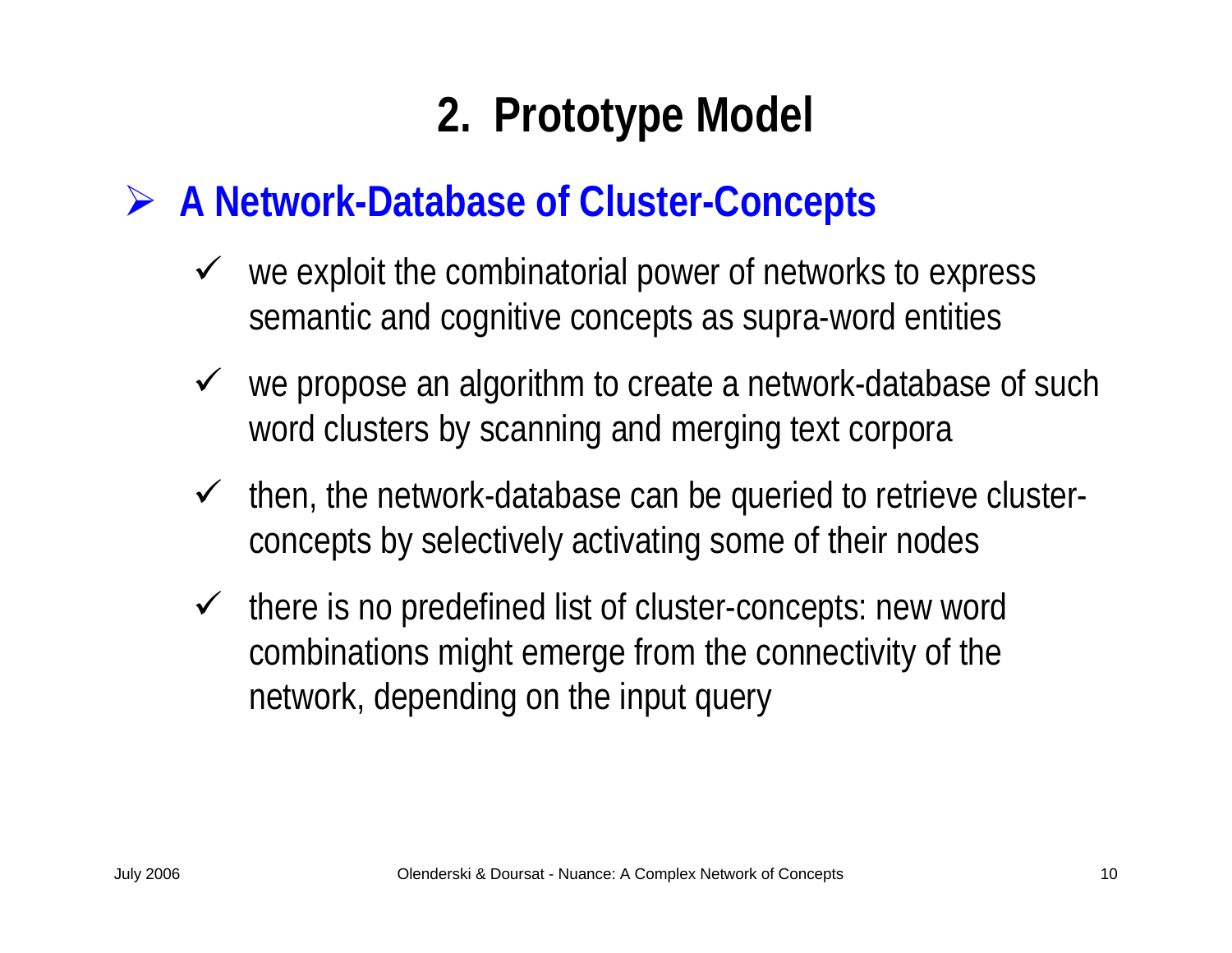### ¾ **Creating the Network — Nodes**

- $\sqrt{ }$  when scanning the text, the system records the words encountered in the text and their location
	- if the word does not have a node, create a new node
	- **•** add the location or "address" of the word to a list of addresses maintained by the word's node
	- a word address is hierarchical, for example a quintuplet: *{document, section, paragraph, sentence, rank within sentence}*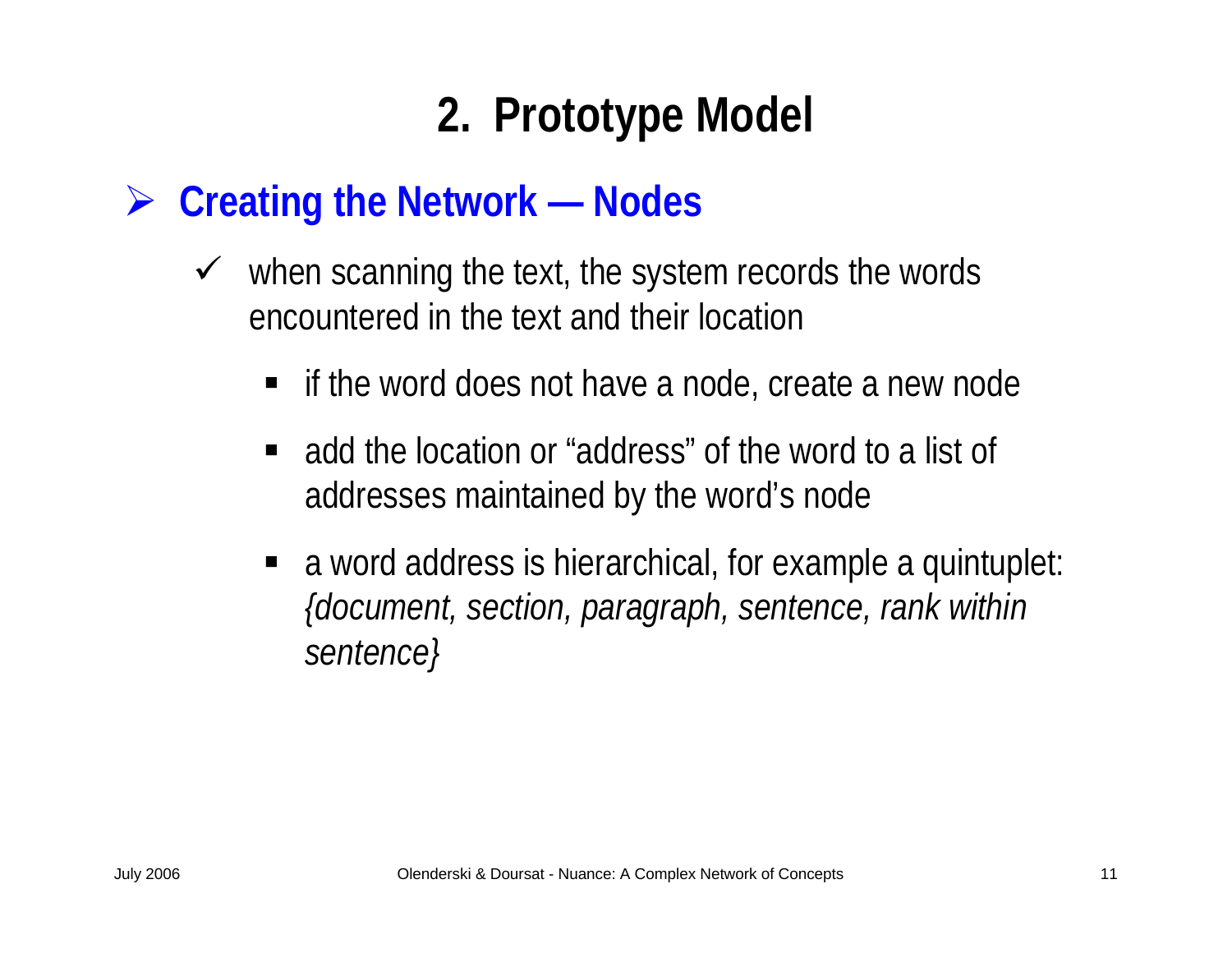### ¾ **Creating the Network — Nodes**

#### **Don't Call It Negotiating**

You need not give up on a debt-free life. **Students** or their parents should phone or visit the aid office and request an appeal of their financial aid offer if they believe the initial offer does not meet their needs. . .

#### **The Cost of College**

By a **student**'s senior year of high school, most parents are struggling to save up any extra cash for college. . .

#### 1. Test prep

Earning a certain AP test score may allow a **student** to get college credit and bypass some freshman classes. . .

Then there's the SAT. It's up in cost this year from \$29.50 to \$41.50, largely because it now includes a writing component. About half of **students** now take the SAT more than once. . .

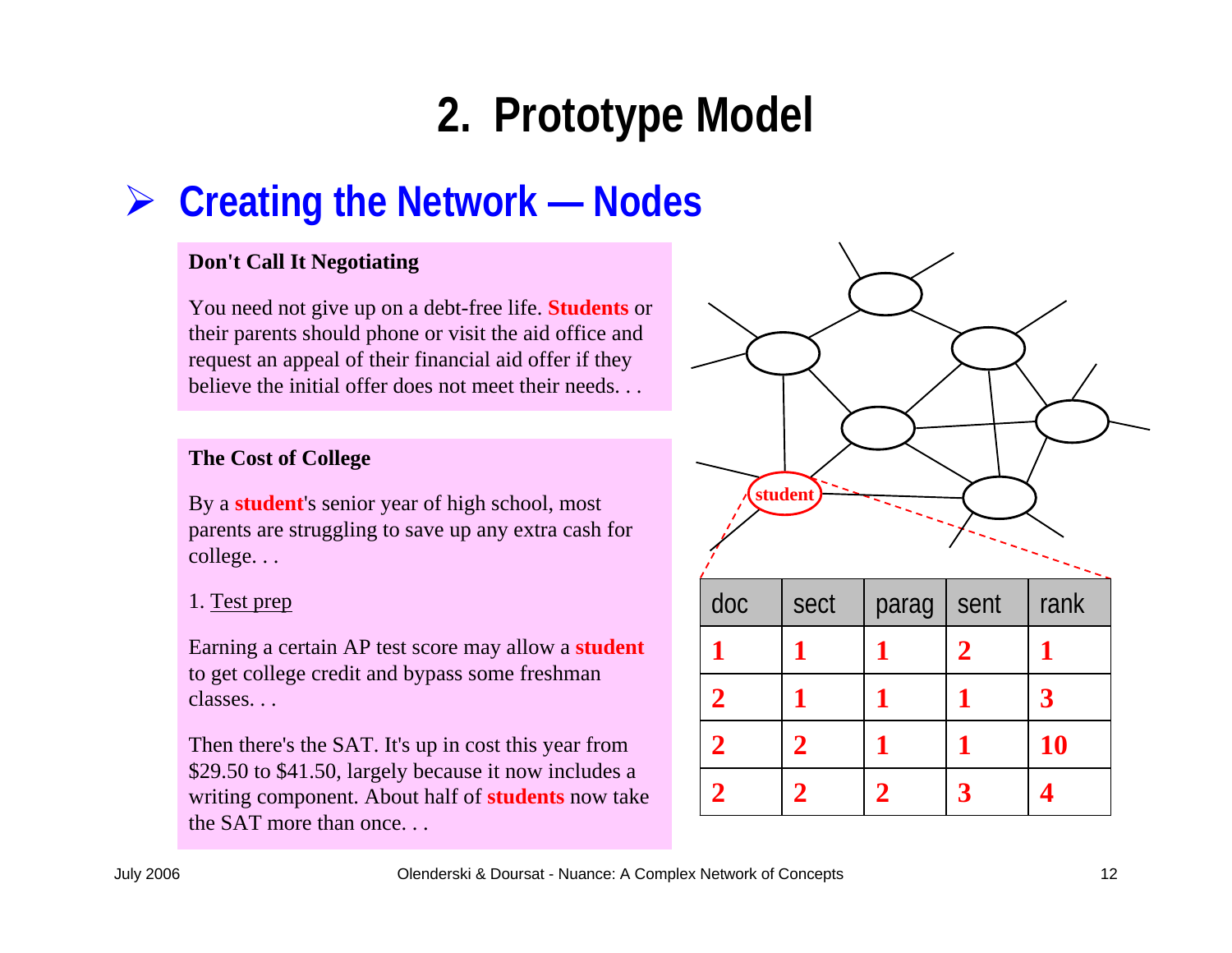### ¾ **Creating the Network — Links**

- $\sqrt{ }$  the system then creates links between all nodes as follows:
	- given a pair of nodes, compare each address of the first word to each address of the second word
	- the distance between two word addresses is the compound effect of 5 factors, one factor for each level of the hierarchy
		- $-$  if the two addresses are in the same document, multiply by 1.01, otherwise by .8
		- $-$  if the two addresses are in the same section, multiply by 1.02, otherwise by .85
		- for same paragraph: × 1.05, otherwise .9
		- − for same sentence: × 1.2, otherwise .95
		- − $-$  if the two words are adjacent:  $\times$  1.5, otherwise .99  $\,$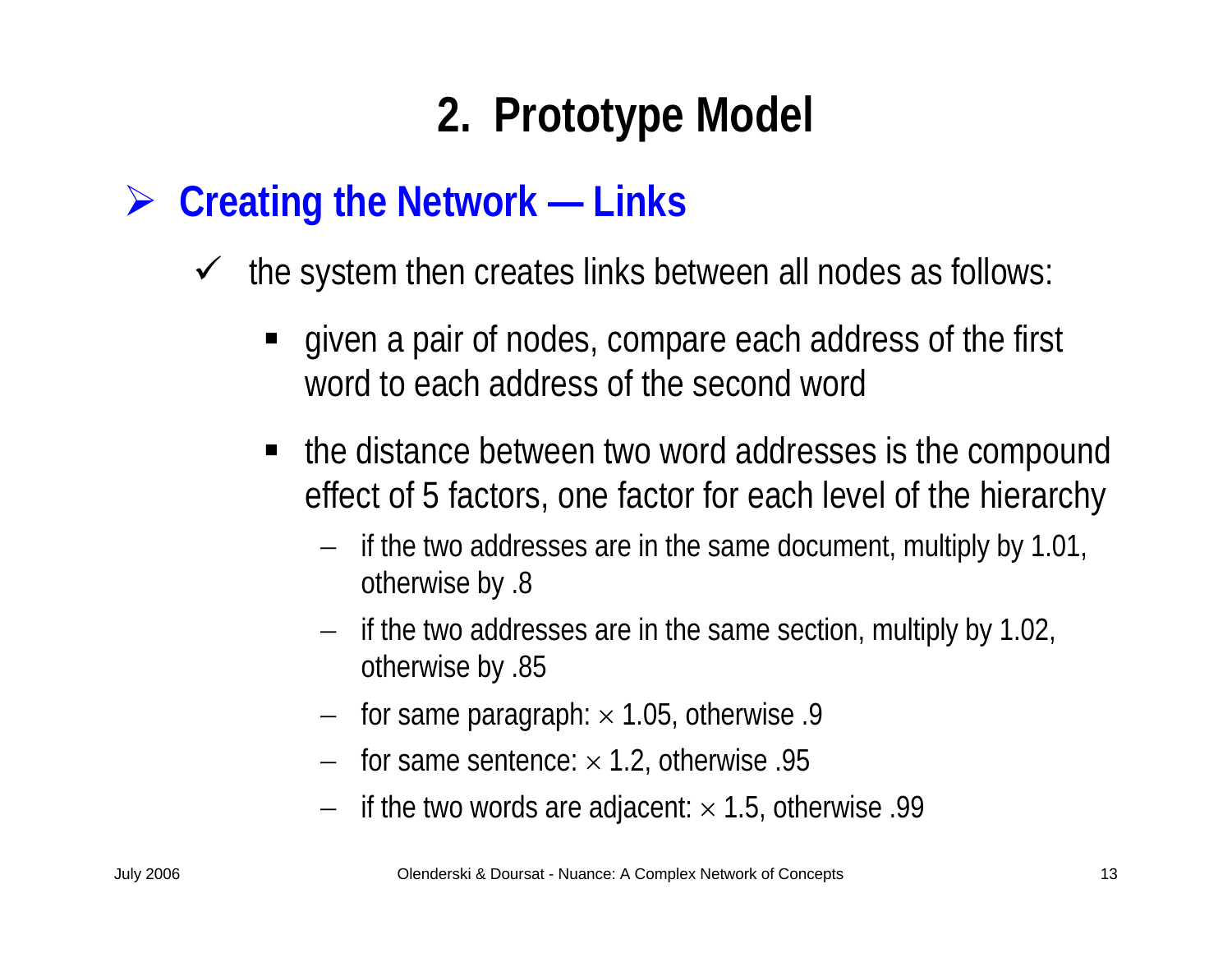### ¾ **Creating the Network — Links**

#### **Don't Call It Negotiating**

You need not give up on a debt-free life. Students or their parents should phone or visit the aid office and request an appeal of their financial aid offer if they believe the initial offer does not meet their needs. . .

#### **The Cost of College**

By a student's senior year of high school, most parents are struggling to save up any extra cash for **college**. . .

#### 1. Test prep

Earning a certain AP test score may allow a **student** to get **college** credit and bypass some freshman classes. . .

Then there's the SAT. It's up in cost this year from \$29.50 to \$41.50, largely because it now includes a writing component. About half of students now take the SAT more than once. . .



| doc | sect | parag   sent | I rank |
|-----|------|--------------|--------|
|     |      |              |        |

|  |  | $\times 1.01 \times .85 \quad [\times .9 \times .95 \times .99] = .73$ |
|--|--|------------------------------------------------------------------------|
|  |  | 21                                                                     |
|  |  | 13                                                                     |
|  |  | $\times 1.01 \times 1.02 \times 1.05 \times 1.2 \times .99 = 1.29$     |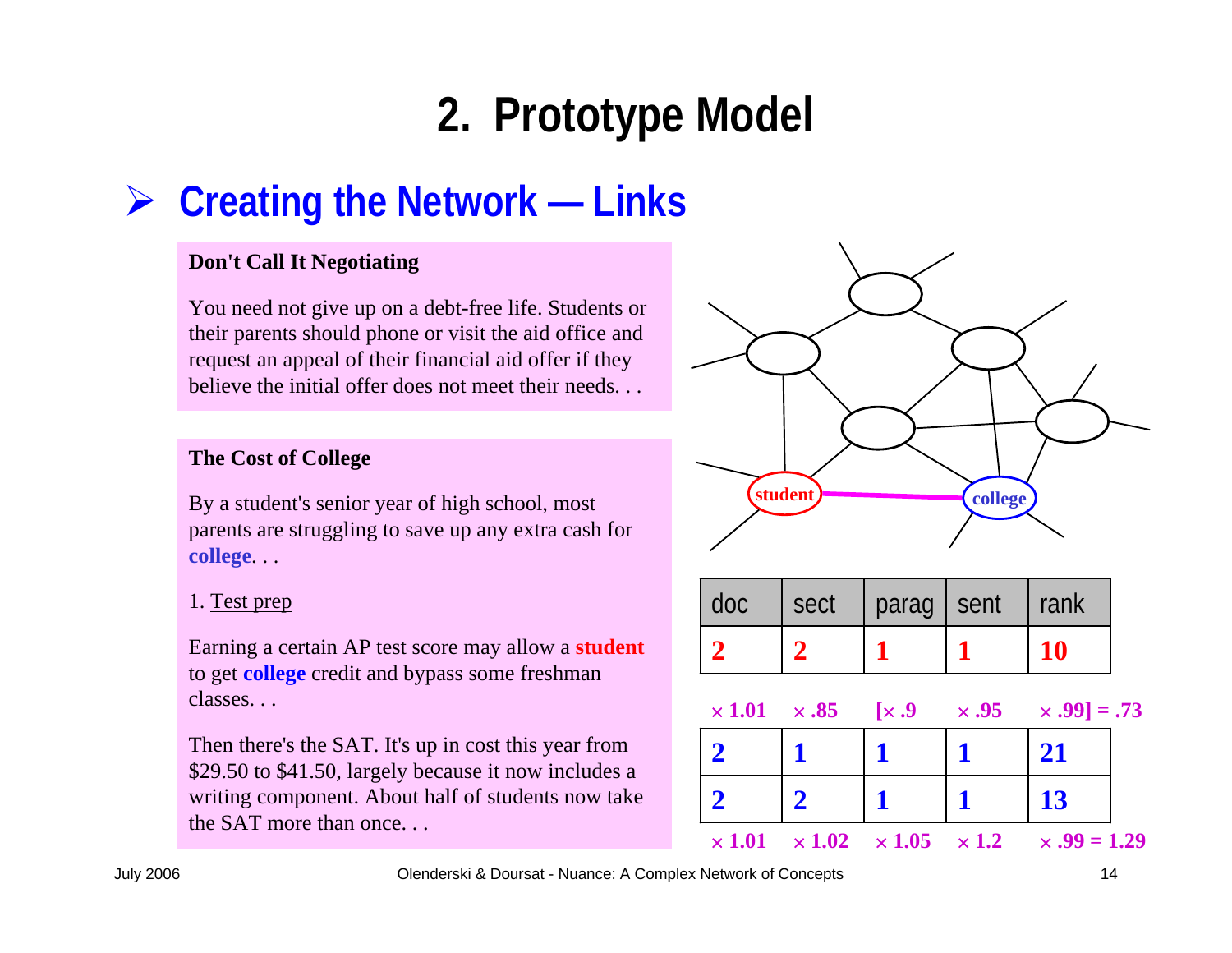### ¾ **Querying the Network**

- $\sqrt{ }$  the user may examine connected portions of the network by inputting queries
	- for now, a query is simply a list of words
- $\sqrt{ }$  the system replies with output concepts
	- for now, a concept is also a list of words representing the cluster that was activated in the network by the query words
	- each query word activates the N words (e.g., 20) to which it is most strongly connected—its "preferred neighborhood"
	- the resulting concept words are at the intersection of all the preferred neighborhoods of the query words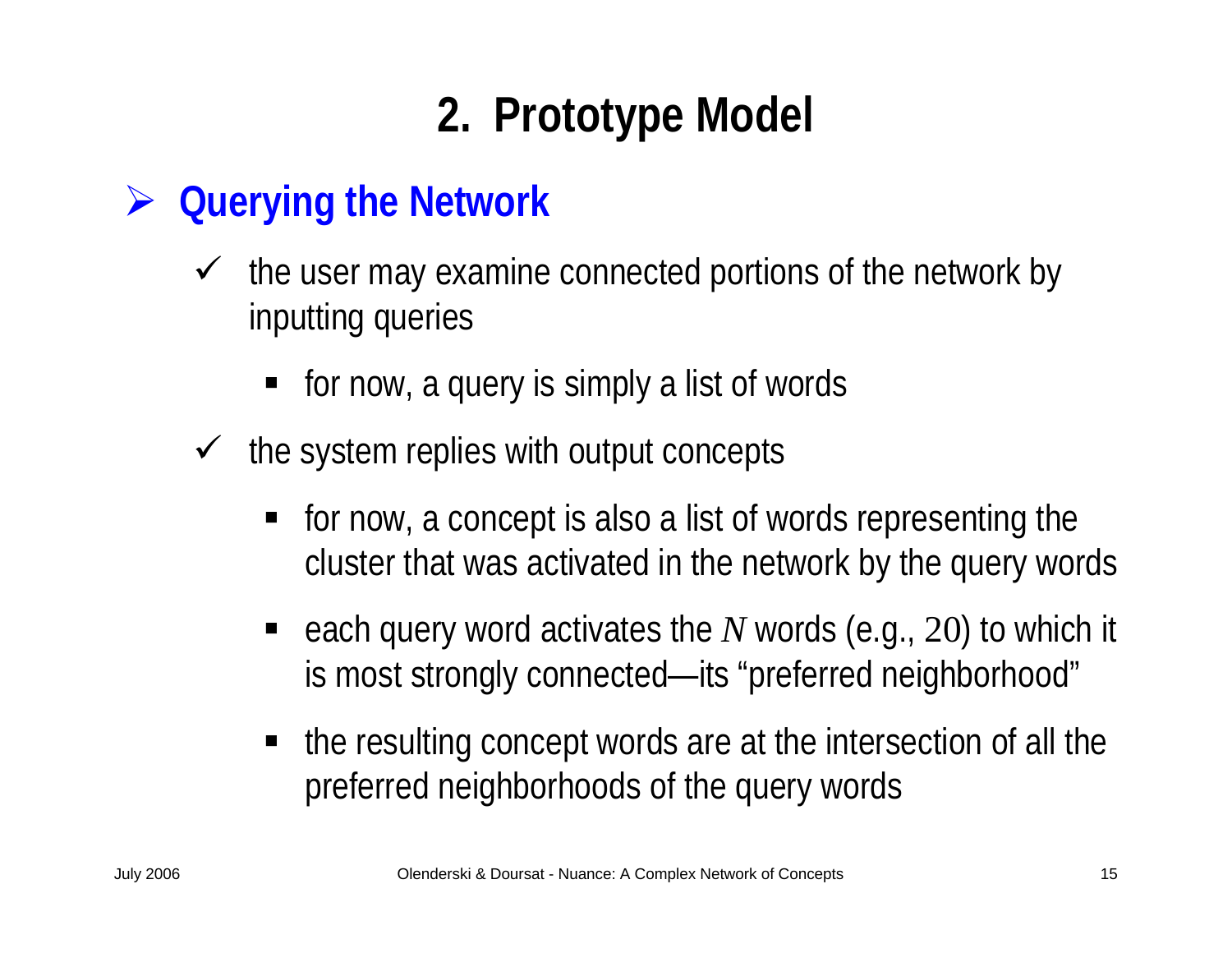



July 2006 Olenderski & Doursat - Nuance: A Complex Network of Concepts 16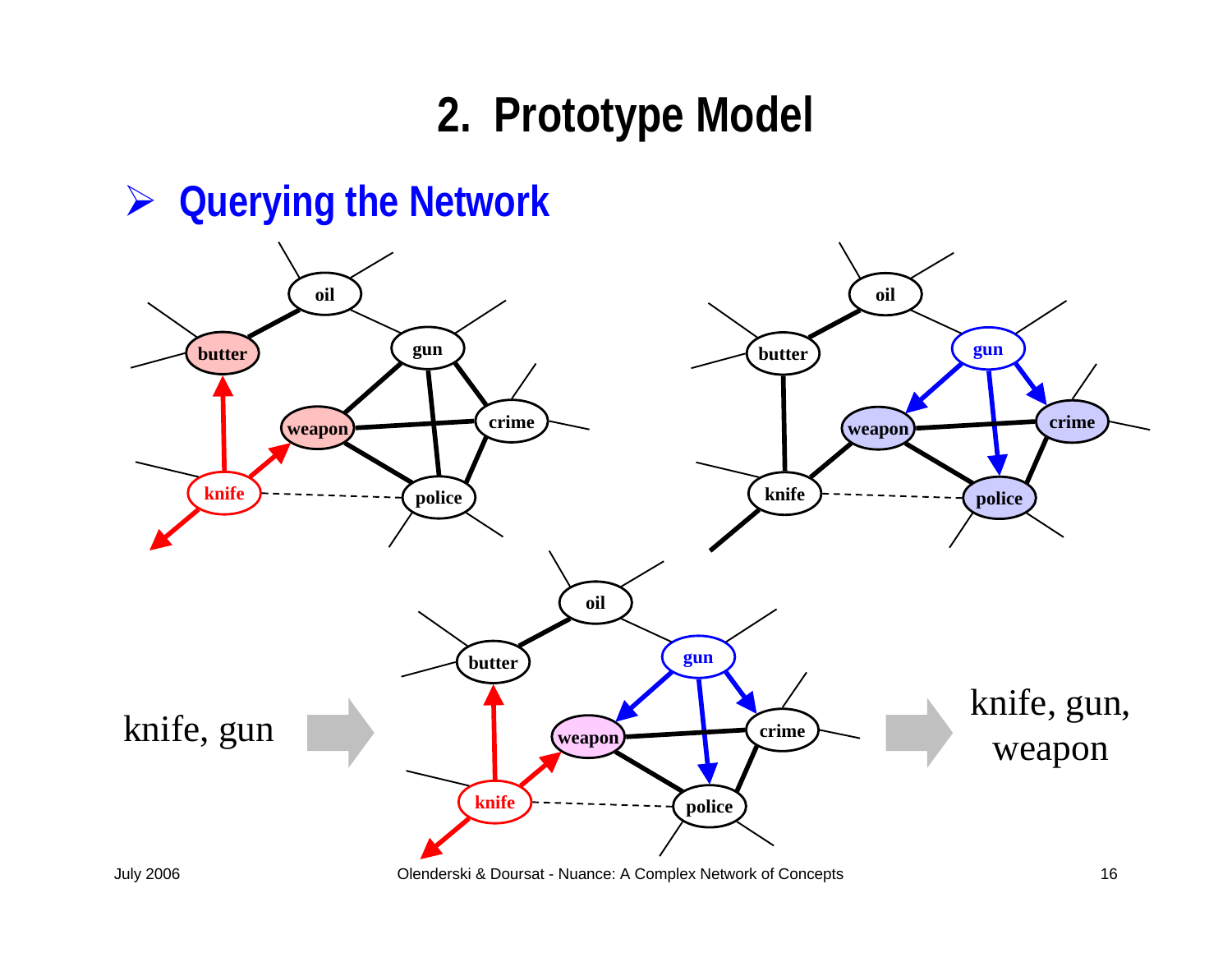- **1. Introduction**
- **2. Prototype Model**
- **3. Preliminary Results**
	- ¾**A Simple Command-Line Program (Demo)**
- **4. Discussion**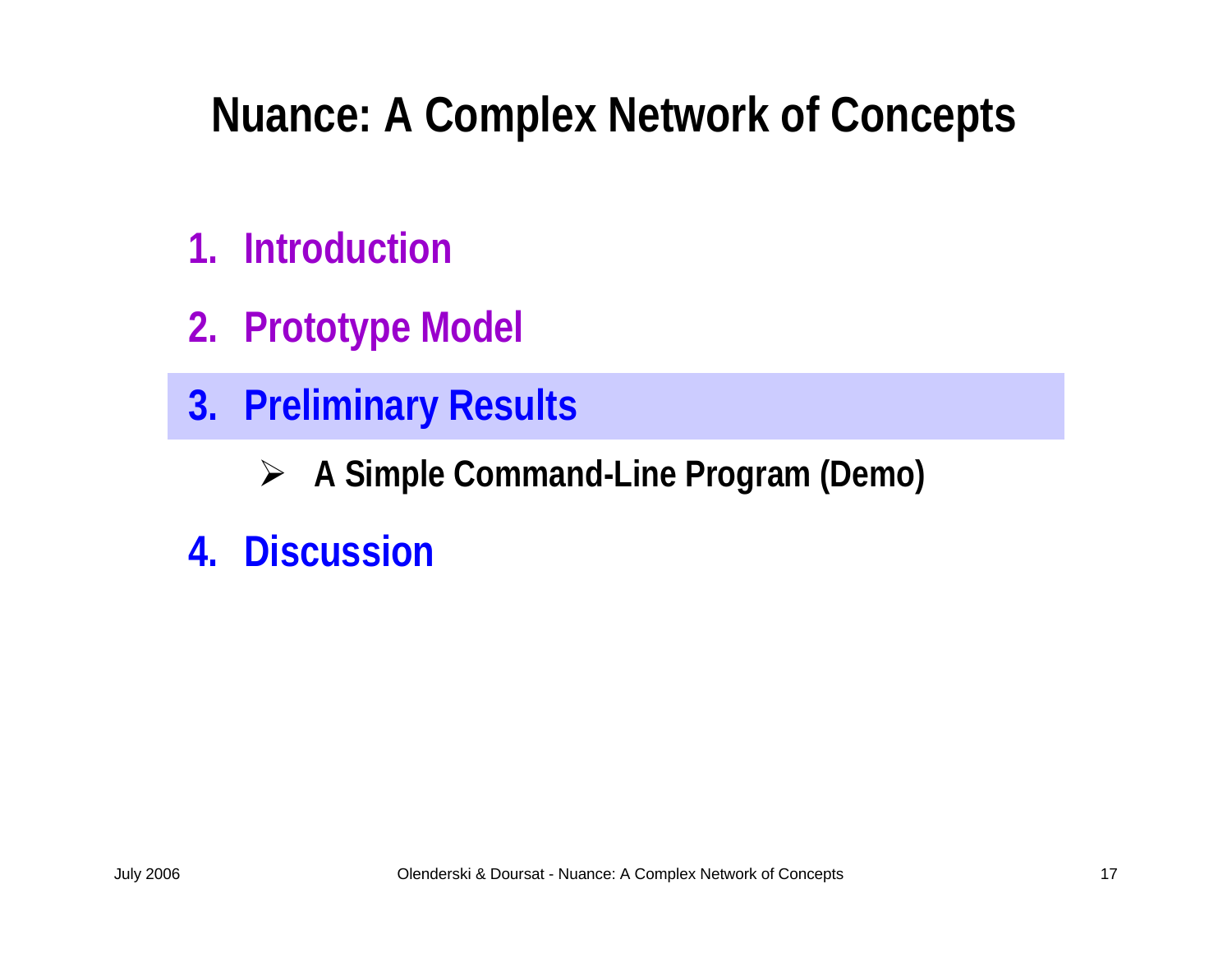## **3. Preliminary Results**

### ¾ **A Simple Command-Line Program (Demo)**

- $\checkmark$  processing an input text
- $\checkmark$ looking at the result file listing all the words and their links
- $\checkmark$ querying the network with a few words
- $\checkmark$  getting the output cluster-concepts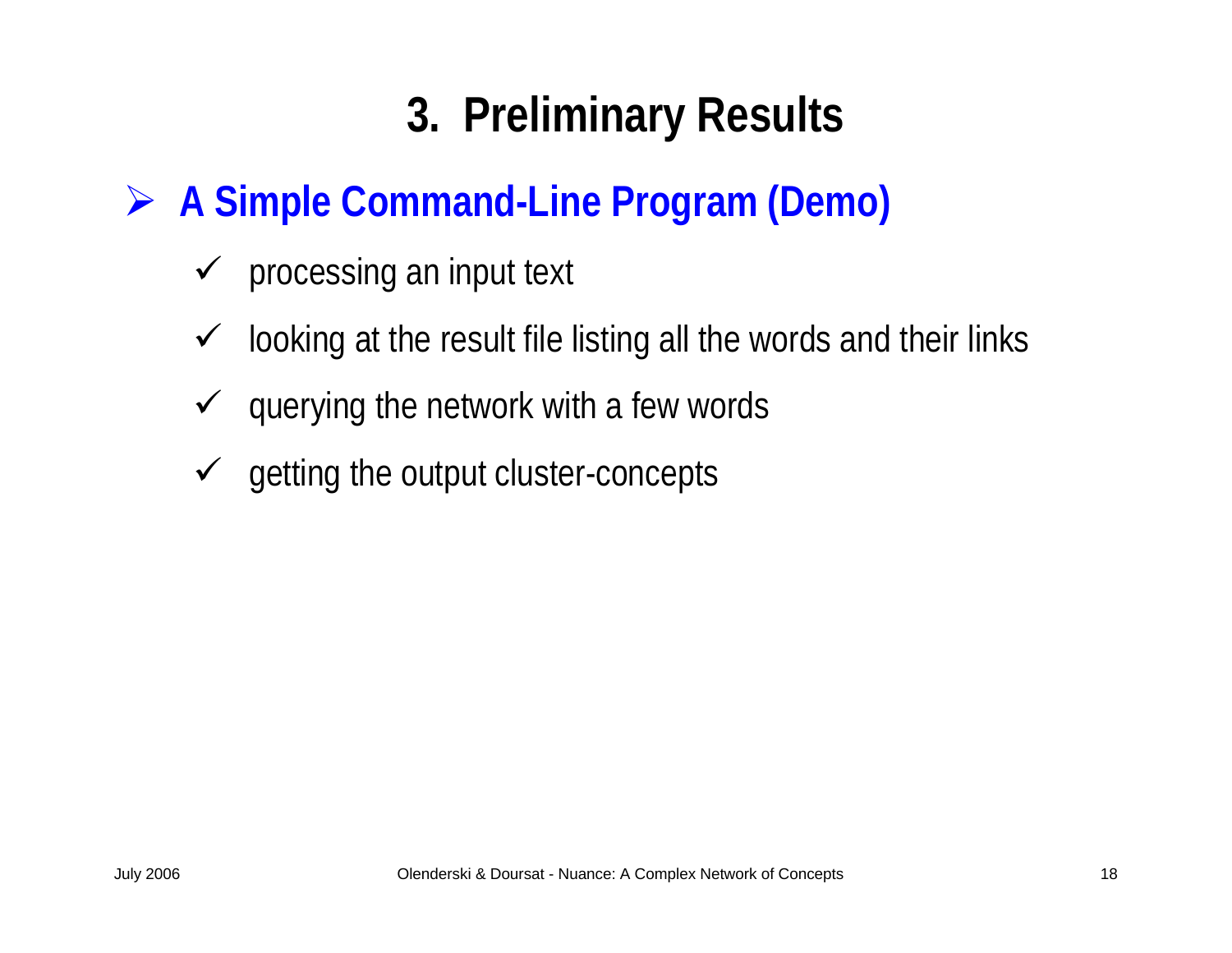- **1. Introduction**
- **2. Prototype Model**
- **3. Preliminary Results**
- **4. Discussion**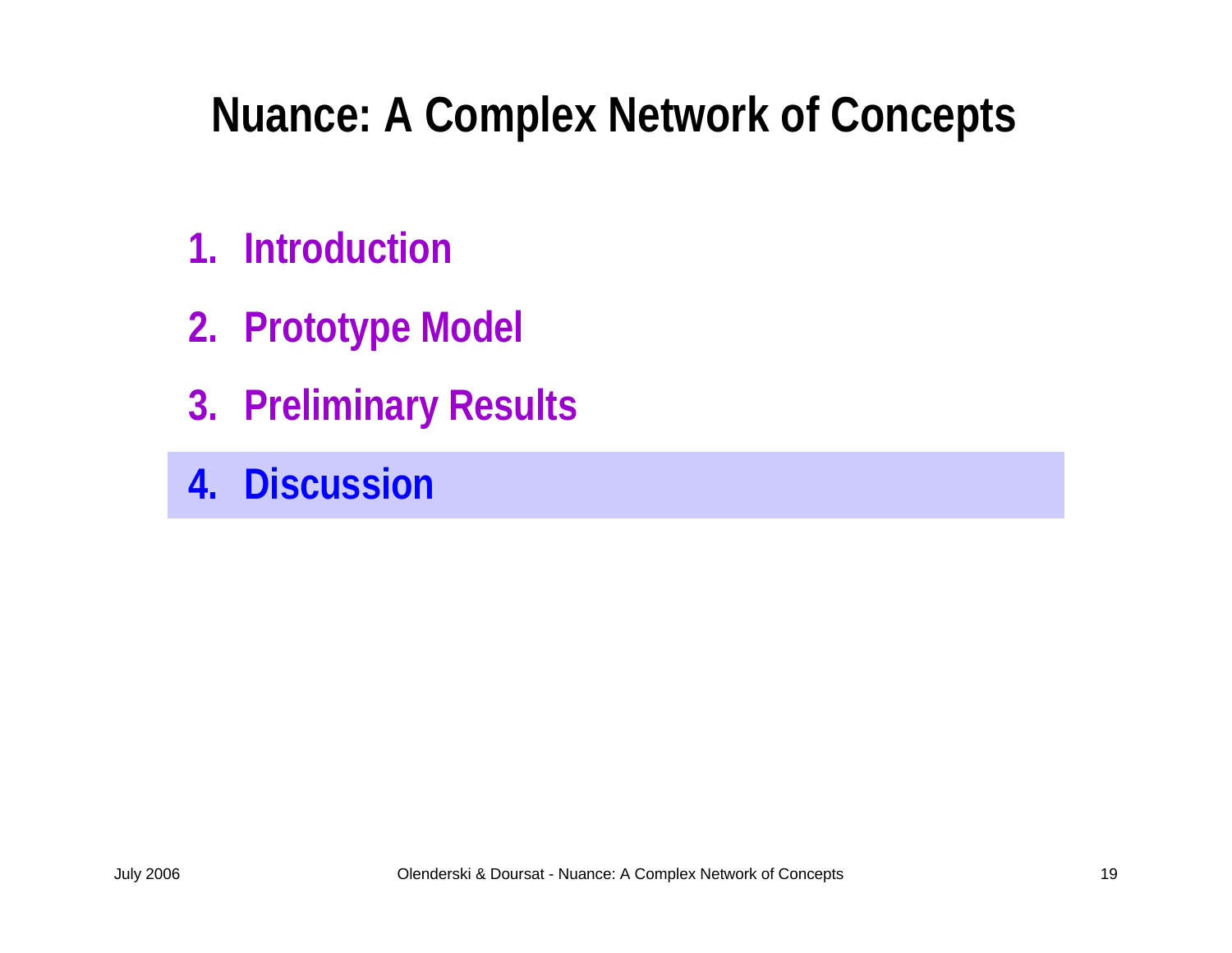## **4. Discussion**

#### ¾**(Immediate) Future Directions**

- $\checkmark$ integrating truly large text corpora, using a Web crawler
- $\checkmark$  exploration of model rules
	- ٠ network building: weight computation schemes
	- ٠ network querying: cluster activation schemes
- $\checkmark$ exploration of parameter space, self-tuning, optimization
- $\checkmark$  network structure analysis using complexity metrics: clustering coefficient, average path length, power law exponent, etc.